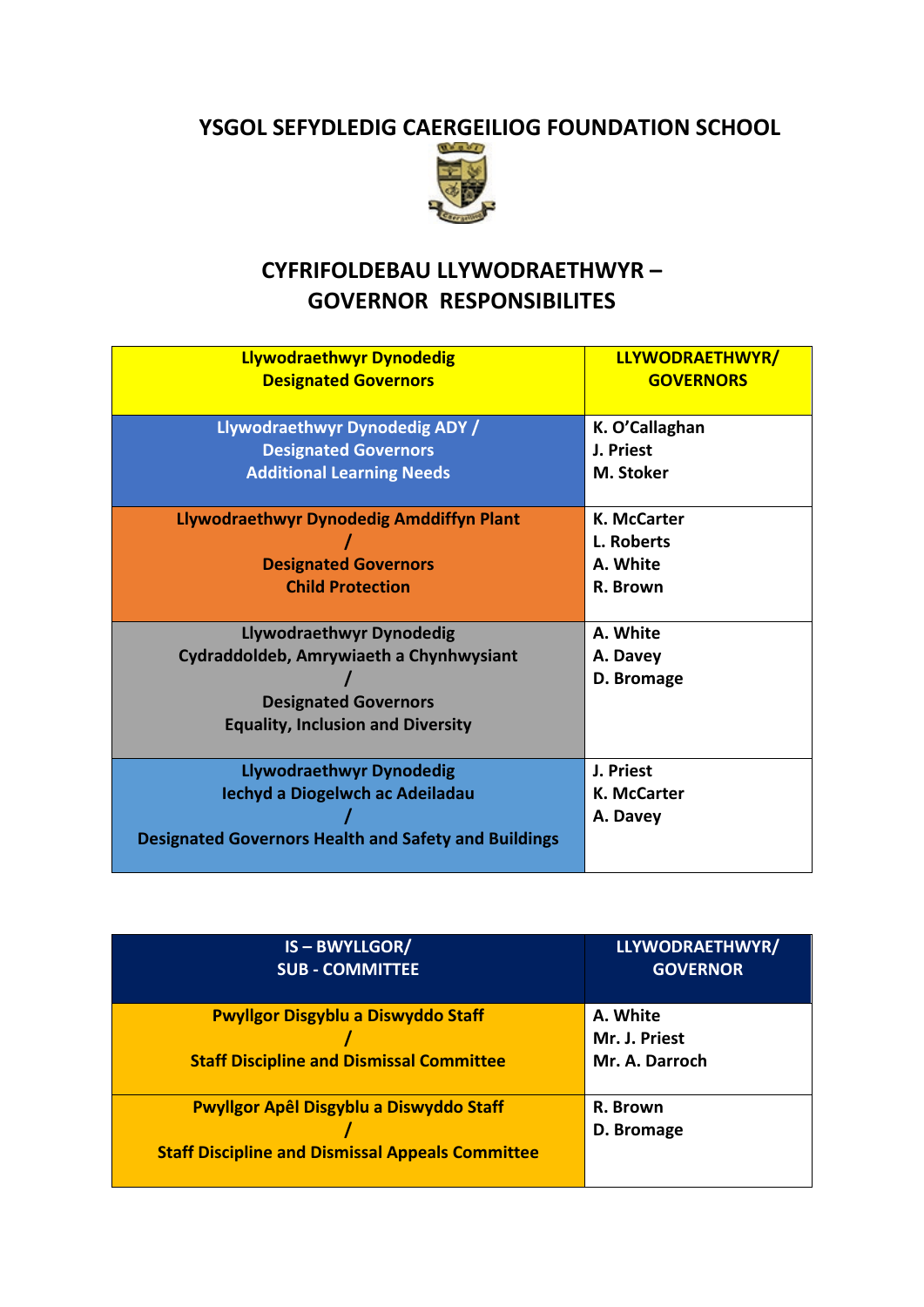| <b>Pwyllgor Disgyblu a Gwahardd Disgyblion</b>          | A. White       |
|---------------------------------------------------------|----------------|
|                                                         | D. Bromage     |
| <b>Pupil Discipline and Exclusion Committee</b>         |                |
|                                                         |                |
|                                                         |                |
| Pwyllgor Apêl Disgyblu a Gwahardd Disgyblion            | A. White       |
|                                                         | R. Brown       |
| <b>Pupil Discipline and Exclusion Appeals Committee</b> |                |
|                                                         |                |
|                                                         |                |
| <b>Pwyllgor Cwynion</b>                                 | J. Priest      |
|                                                         | A. White       |
| <b>Complaints Committee</b>                             |                |
|                                                         |                |
| <b>Pwyllgor Apêl Cwynion</b>                            | <b>R</b> Brown |
|                                                         | Mrs. A Davey   |
| <b>Complaints Appeals Committee</b>                     |                |
| <b>Pwyllgor Penodiadau a Staffio</b>                    | A. White       |
|                                                         | M. Roberts     |
| <b>Employment and Staffing Committee</b>                | K. McCarter    |
|                                                         | R. Brown       |
|                                                         | J. Priest      |
|                                                         | K. O'Callaghan |
| <b>Pwyllgor Cyllid</b>                                  | A. Darroch     |
|                                                         | L. Roberts     |
| <b>Finance Committee</b>                                | J. Priest      |
|                                                         |                |
|                                                         |                |

| <b>IS-BWYLLGOR CWRICWLWM</b>                             | LLYWODRAETHWYR/               |
|----------------------------------------------------------|-------------------------------|
|                                                          | <b>GOVERNOR</b>               |
| <b>CURRICULUM SUB - COMMITTEE</b>                        |                               |
| Is - Bwyllgor Datblygu'r Cwricwlwm i Gymru               | <b>ALL GOVERNORS</b>          |
|                                                          | S. Browne                     |
| <b>Developing a Curriculum for Wales Sub - Committee</b> | K. Jones                      |
|                                                          | L. Roberts                    |
|                                                          | C. Edwards                    |
| The Development of Welsh Sub - Committee                 | <b>K McCarter</b>             |
|                                                          | M. Stoker                     |
| <b>Is - Bwyllgor Datblygiad y Gymraeg</b>                | L. Roberts                    |
|                                                          | Plus representative from      |
|                                                          | <b>Creche and Early Years</b> |
|                                                          | <b>Committee</b>              |
| <b>Is - Bwyllgor Cefnogi Cynnydd Disgyblion</b>          | <b>ALL GOVERNORS</b>          |
|                                                          | <b>M. Roberts</b>             |
| <b>Supporting Learner Progression</b>                    | S. Browne                     |
| <b>Sub - Committee</b>                                   | Ms. K. Jones                  |
|                                                          | L. Roberts                    |
|                                                          | <b>C.</b> Edwards             |